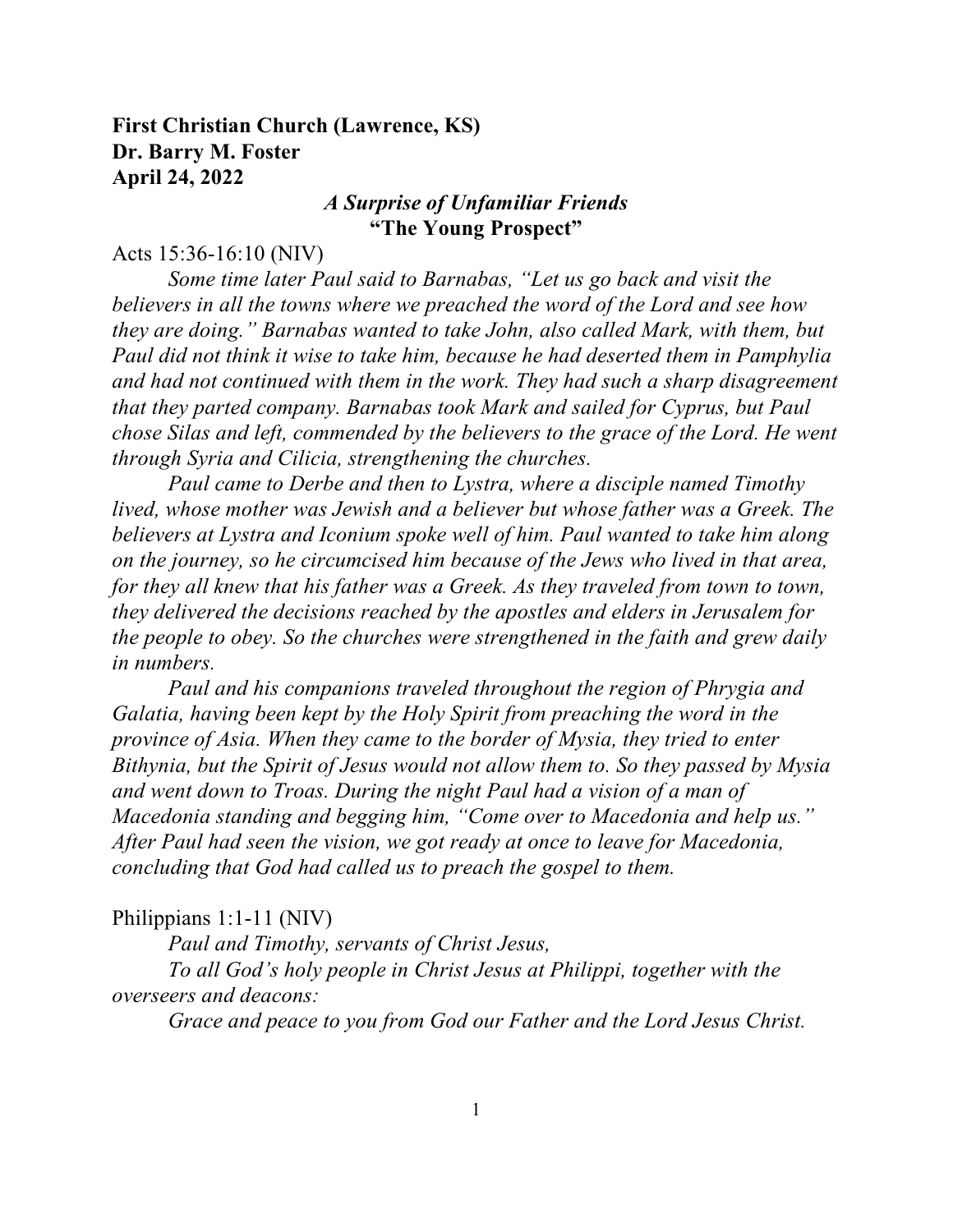*I thank my God every time I remember you. In all my prayers for all of you, I always pray with joy because of your partnership in the gospel from the first day until now, being confident of this, that he who began a good work in you will carry it on to completion until the day of Christ Jesus.*

*It is right for me to feel this way about all of you, since I have you in my heart and, whether I am in chains or defending and confirming the gospel, all of you share in God's grace with me. God can testify how I long for all of you with the affection of Christ Jesus.*

*And this is my prayer: that your love may abound more and more in knowledge and depth of insight, so that you may be able to discern what is best and may be pure and blameless for the day of Christ, filled with the fruit of righteousness that comes through Jesus Christ—to the glory and praise of God.*

#### Philippians 2:19-24 (NIV)

*I hope in the Lord Jesus to send Timothy to you soon, that I also may be cheered when I receive news about you. I have no one else like him, who will show genuine concern for your welfare. For everyone looks out for their own interests, not those of Jesus Christ. But you know that Timothy has proved himself, because as a son with his father he has served with me in the work of the gospel. I hope, therefore, to send him as soon as I see how things go with me. And I am confident in the Lord that I myself will come soon.*

#### [Slide 1] *Opening*

Good morning church! Last week's chance to see my good friend Bob Mendelsohn along with some other friends took me back to the days when I first arrived at KU and found the Mustard Seed Bible study. From the very first weeks of my first semester through the next six years of my life, I met people who became some of my closest friends even to this day, who impacted my life in more ways than I can count. But those dear friends were people I would probably have never known otherwise. In case after case, there were no natural connections that would have brought us together, no shared hobbies or backgrounds or affinities that would have given us a reason to meet or to spark a friendship. But God united us at church–we got to know one another because the Bible study was at the center of our connection to one another. What we had in common was Jesus, and that was enough to start relationships that have spanned the decades.

[Slide 2] *Introduction*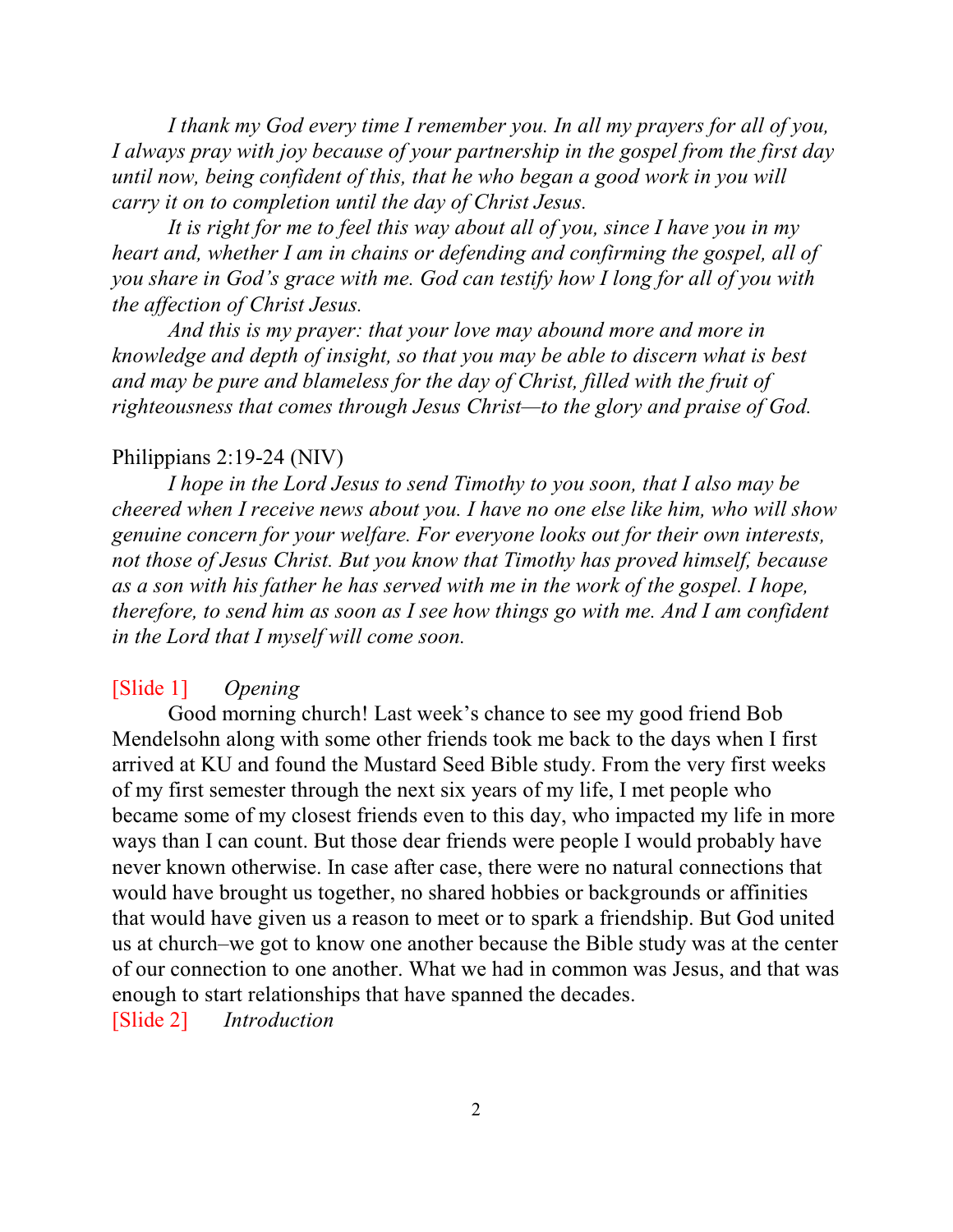This past week I was rummaging through my brain, with some help from the internet, looking for a word. You're probably aware that there are specific words used to describe groups of animals. And some of those words are quite odd, or perplexing. So, for instance, a group of birds is typically called a "flock" of birds. (So are sheep or goats, but why these two different sets of animals are both a flock, I can't explain, other than the Old English word, *flocc*, meant "a crowd"). But a group of birds can also be called a "congregation"–a "congregation of birds." (I'll let you make the joke.) And a group of crows is called a "murder;" a "murder of crows." No idea how that happened.

It's kind of fun to see the names for these groups of various animals: an army of frogs, a horde of gerbils (those both sound a bit ominous); here's a fun one: a tower of giraffes. Or how about: a mischief of mice? Australians might see that one a bit differently: there's an absolute plague of mice exploding down under. Maybe that should be what we call them. [Slide 3]

But I couldn't find any word to describe a group of friends. So I invented one: a "surprise." I think it fits well. New friends bring something unknown that becomes known; they are unfamiliar until they become familiar, and from that unknown, unfamiliar something comes the great joy of an unexpected good: a surprise. Thus, the title of this new series: "*A Surprise of Unfamiliar Friends*."

Acts 16 is going to be our focus for the next six weeks. In that chapter of Luke's marvelous story of the early church are six characters who are probably somewhat unfamiliar to you. But I hope that as we look more closely at them, they will become good friends whom you are glad to know. And along the way, they can teach us a lot about who we are, who the church is, as well as some things that we need to grasp in order to live faithfully as God's people.

# [Slide 4] *Literary background for the book of Acts*

The book of Acts is a lengthy, complex, and carefully planned narrative. Our passage this morning starts a little after the half-way point in this long story. Here's a quick overview of the main scenes in the story prior to that point:

- Jesus appears to the apostles after his resurrection
- Jesus ascends to heaven and sends the Holy Spirit on Pentecost
- The life of the church in Jerusalem and the initial persecutions, including the death of Stephen, the first martyr
- The spread of the church into Samaria and the surrounding regions and the continuing persecution, led by Saul/Paul
- The conversion of Saul/Paul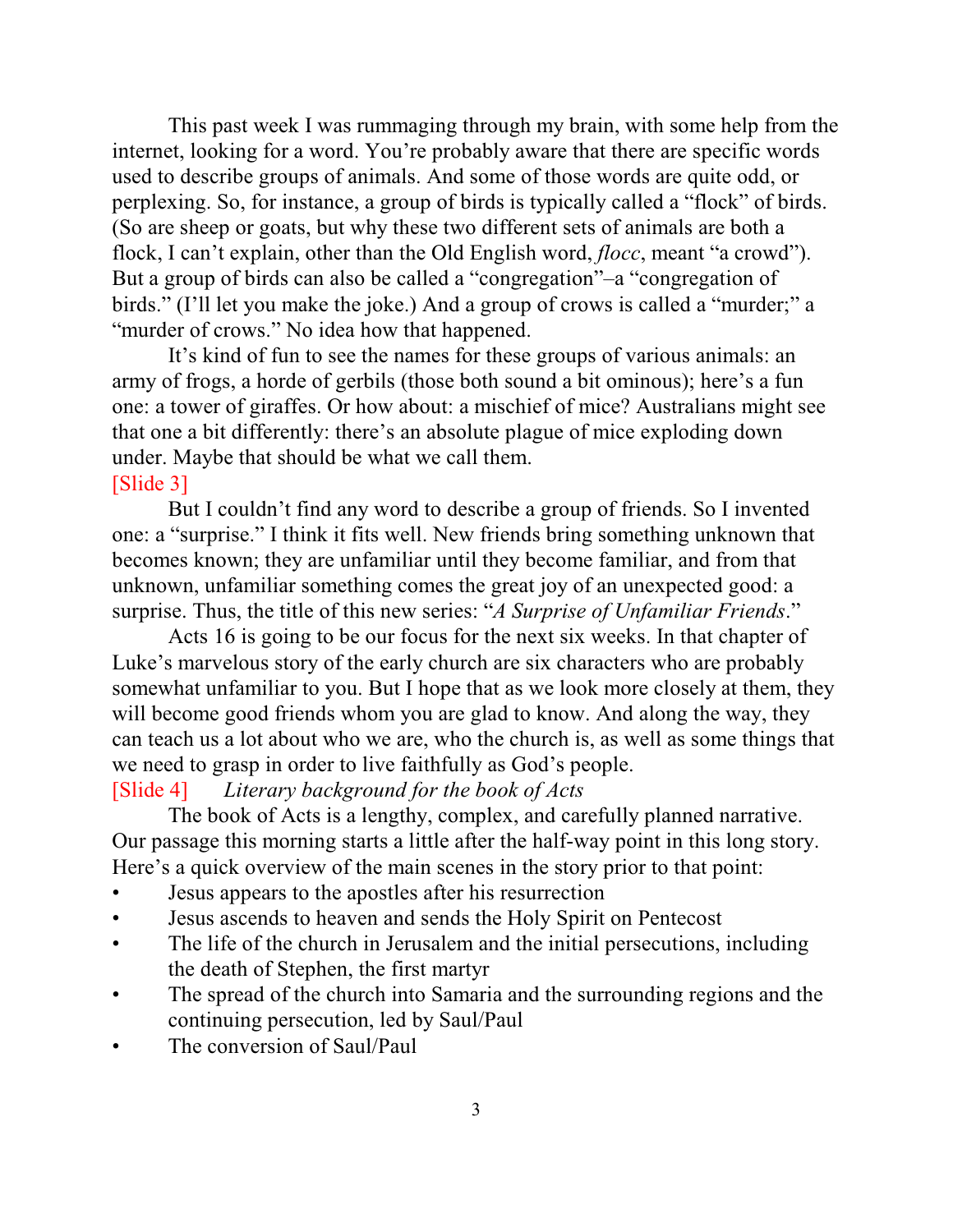- The conversion of Cornelius and the other Gentiles in his household
- Paul and Barnabas and their first missionary trip together
- The Jerusalem Council: debating the question of admitting Gentiles as fellow believers in Christ

## [Slide 5]

The last two items on this overview are two of the most significant turning points in Luke's narrative; in fact, they are arguably two of the most significant turning points in the church's history.

The first is described in Acts 13: Paul and Barnabas are called by the Holy Spirit and commissioned by the church in Antioch to undertake a new mission to evangelize the Gentiles. This is a continuation of what the two have been doing in Antioch in Syria, and of what Paul has been doing since his conversion. This missionary effort (often referred to as "Paul's first missionary journey") takes place in the years AD 47-48 and results in the establishment of new churches on Cyprus and in the interior of Anatolia (Turkey), most notably the churches in Pisidian Antioch, Iconium, Lystra, and Derbe. [Slide 6]

The second is described in Acts 15: As a consequence of the great success of the mission of Paul and Barnabas, many Gentiles have come to faith. But some of the Pharisees who have become followers of Jesus have raised the question: Must the Gentiles be required be circumcised and obey the Mosaic Law in order to follow Jesus, the Messiah? Paul has said otherwise. So, in the year AD 49, the leaders of the church call for a gathering to discuss the matter. After Paul and Barnabas present the evidence of their evangelistic efforts and their understanding of the gospel, Peter reminds the gathering of the event when he preached to Gentiles at the home of Cornelius, with the result that they were saved and baptized in the Holy Spirit without any extra requirement from God. James, the brother of Jesus, the de facto leader of the Jerusalem church, offers his counsel, and the entire group of elders and apostles decides to admit Gentiles without requiring circumcision or obedience to the Mosaic Law. It is a pivotal moment in the history of the church, second only in importance to the resurrection of Jesus and the subsequent descent of the Holy Spirit on Pentecost. [Slide 7]

That brings us to our passage in Acts 15:36-41. Paul and Barnabas plan to return to the churches they started on their previous journey and to present to them the decision of the leaders of the Jerusalem church. But they disagree about whether to include Barnabas' relative, John Mark, who turned back on the earlier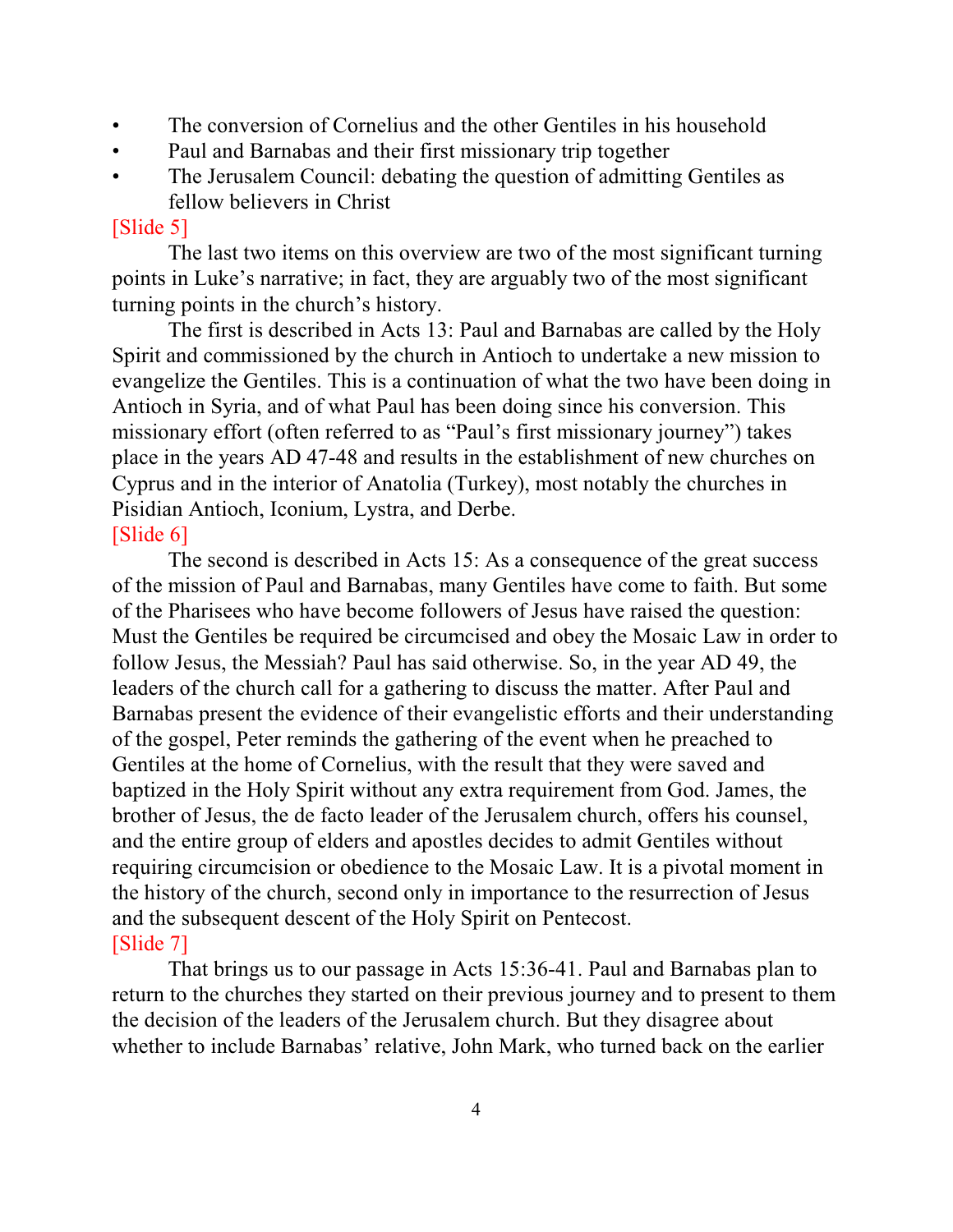journey. The disagreement is so strong that the two friends split up: Barnabas takes John Mark with him to Cyprus and Paul chooses a new partner, Silas, and returns overland through Syria and Cilicia to the churches in the interior of Anatolia, beginning with Derbe and Lystra. It is the year 49.

## [Slide 8] *Paul invites Timothy along*

In Lystra, Paul takes note of a young man named Timothy. The believers all speak well of him; and somehow, the Holy Spirit signals to Paul that this youth is to go with him. So Paul invites Timothy to join Silas and him for the next portion of his journey, to Pisidian Antioch, and then to parts unknown, to continue preaching the gospel to Jews and Gentiles alike.

Luke tells us a great deal about Timothy with only a very few words. When we combine what Luke tells us with what we know about Timothy from elsewhere in Paul's letters, we can form a reasonably good portrait of this young prospect. [Slide 9] *A portrait of Timothy*

First, let's take note that he is a young man. From Paul's letter to Timothy, written between AD 62-66, about twelve to sixteen years later, we see that Paul encourages Timothy not to let people in the church disregard him because he is young (1 Timothy 4:12). That would indicate that Timothy was still regarded as being young at the time of the letter; probably an indication that he was not yet thirty years old, the standard age at which a man in the Greco-Roman world moved into the status of full maturity. That would mean that when Paul met him in Lystra in the year 49, Timothy would have been in his mid- to late teens. [Slide 10]

Second, notice that Luke refers to him as a "disciple." This is Luke's ordinary term for a Christian. Most likely, Timothy was converted on Paul's earlier visit to Lystra. 2 Timothy 1:5 and 3:15 tell us that Timothy had grown up in a home where he was introduced to the Jewish faith and was well-acquainted with the Scriptures. Both his mother and grandmother were devout Jews who had become followers of Jesus, again, probably on Paul's prior visit. [Slide 11]

But Timothy's father was neither Jewish, nor a follower of Christ. He was a Greek–meaning not only that he spoke Greek, but also that he was likely of Greek descent, a pagan who had not converted to Judaism, despite his wife's faith. Nor was he a God-fearer, a Gentile who recognized Yahweh as the only God, and who identified with the synagogue. Luke shows a very strong interest in pointing out God-fearers whenever he can in the narrative, but he gives no such indication here.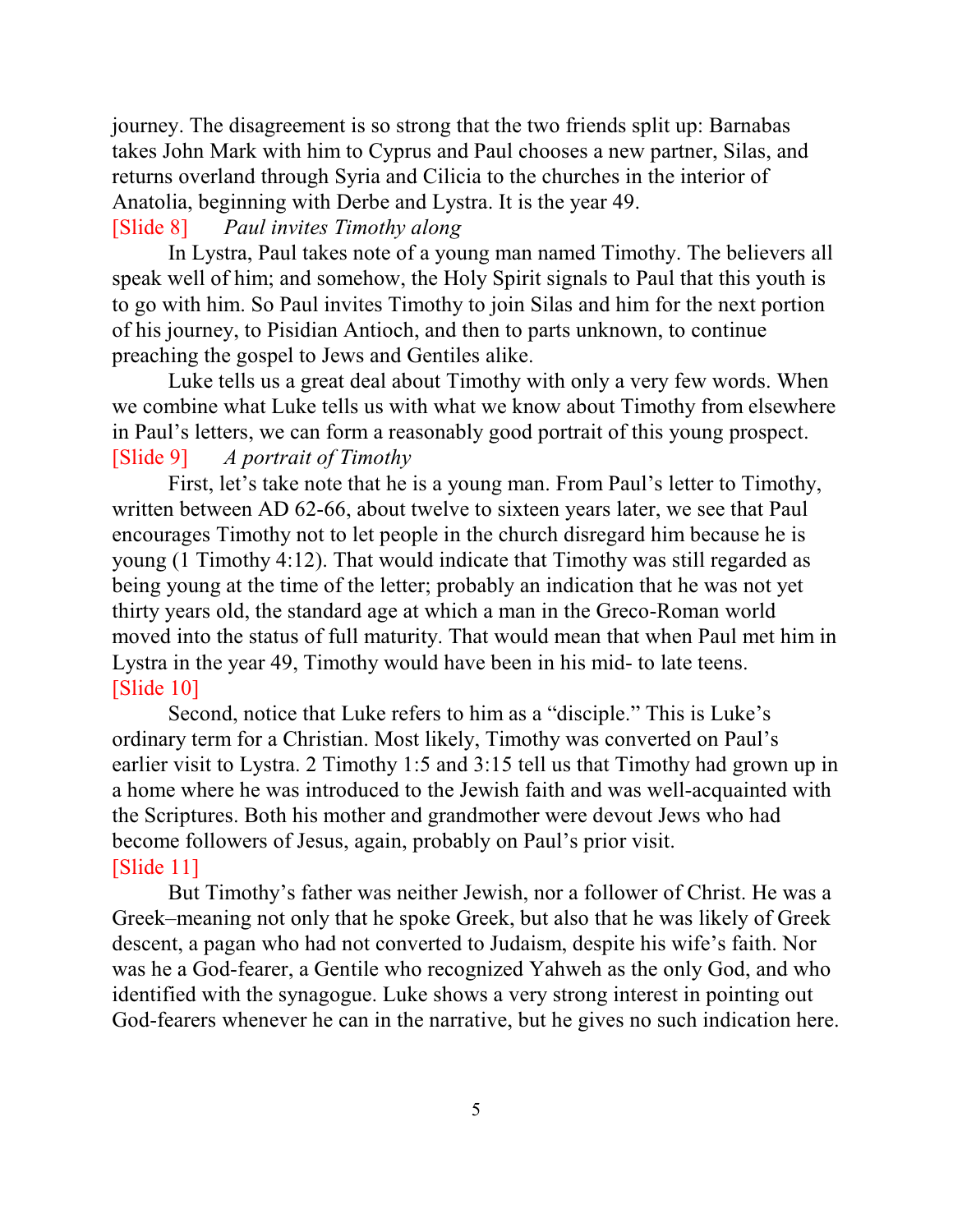Instead, he highlights the fact that Timothy's father was known to be a Greek–that is, a pagan–by all of the Jews in the region.

Another significant point here is that Timothy himself was not circumcised. So, even though Timothy's father allowed his mother to practice her faith, he was unwilling for his son to be identified as a Jew. The likeliest reasons are not hard to discern. Sons were expected to follow their father's religion; to do otherwise would bring dishonor to the father. And circumcision was widely viewed among Gentiles as barbaric and horrific; it was another reason to despise the Jews.

So, although Timothy grew up in a home where he was exposed to the practices of the Jewish faith and was taught the Scriptures, perhaps even allowed to attend the services at the synagogue, he was never identified as a Jewish man.

Timothy was therefore the product of a mixed-race marriage–something that was not unknown in the ancient world, but was certainly less common than today. But he was also the product of a marriage divided by religion. He was familiar with Judaism, enough so that he was convinced that Jesus was the Messiah and surrendered his life to him. But because he wasn't circumcised, he stood a little outside both communities–not fully Jewish, and so not completely acceptable to them, but far too Jewish to be fully acceptable in the Gentile world. [Slide 12]

And yet! And yet Luke tells us that the believers spoke well of him: he had a good reputation with the Christians in the region, not only in his home town of Lystra, but even in Iconium, about twenty miles north on the main road. Luke's language suggests that the churches in both cities were very familiar with him. They testified to his character, his devotion, and his understanding of the Scriptures and the gospel as presented by Paul and Barnabas.

Here's something else we can glean when we read carefully. When Luke tells us that the believers spoke well of him, that means that Paul was inquiring about Timothy. He was seeking out their opinions. Why? Because he had noticed something in this young man, perhaps even on his first trip, but certainly on this visit. He was looking to confirm what he sensed from the Spirit of God, and he found it in what the churches said about Timothy.

That's a good thing to remember in general, by the way. Whenever God calls a person, he confirms that calling through other believers who know that person well. Plenty of random people have burst into a church or slithered their way into a group claiming to be sent by God. They're the self-anointed, selfappointed apostles of whatever new revelation has come to lodge itself in their imagination. But those whom God has called to serve him have put in the time,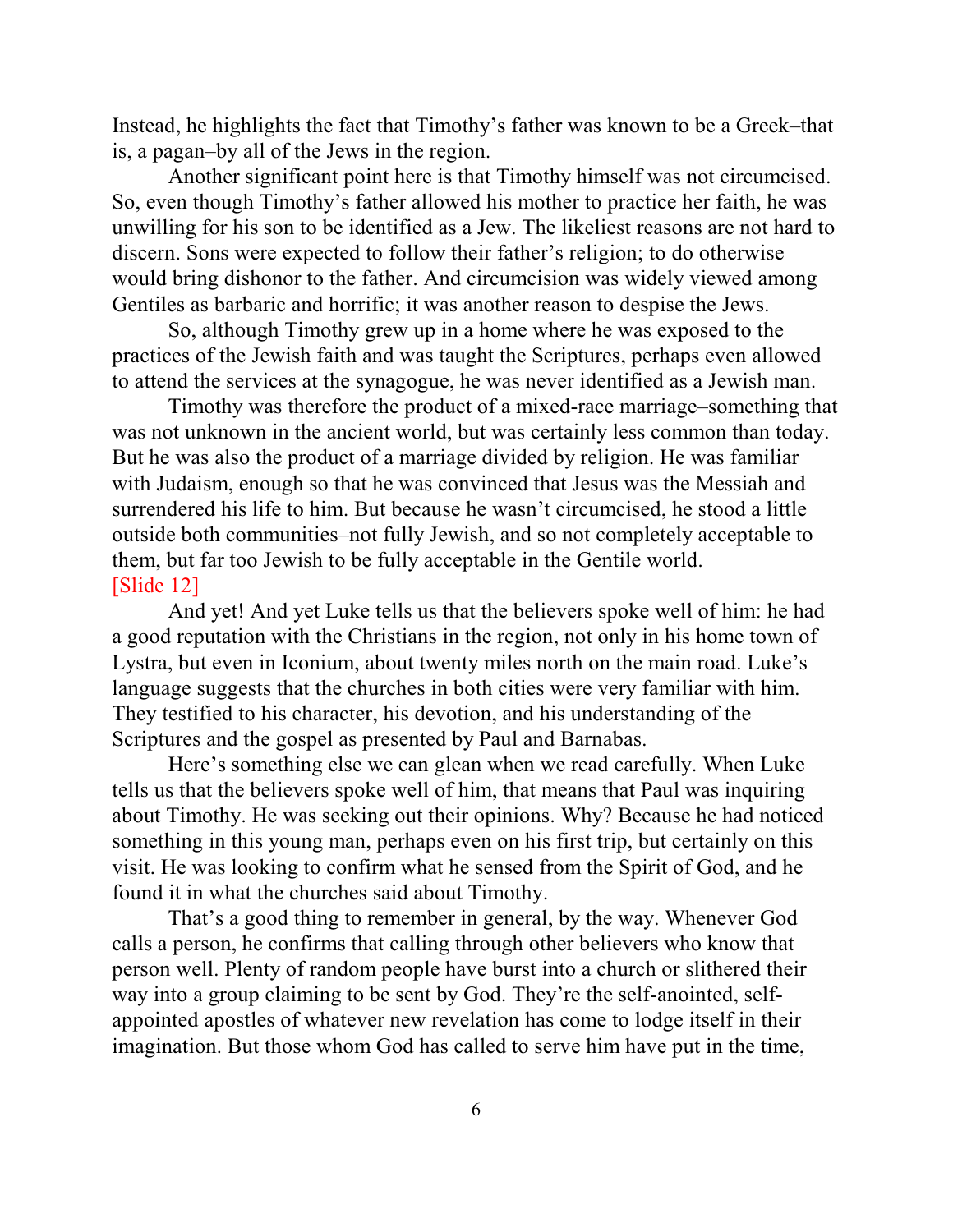walking with Jesus, learning from others, developing and maturing in the sight of other people, and those people can testify that this person is the real deal.

And Timothy was the real deal. Even at a young age, still in his teens!, he had earned the respect of the community–no small feat in a world that thought little of a man until he was past thirty.

### [Slide 13]

Here's another thing we can see about Timothy: he was courageous. Not fearless, courageous. That's not what we usually are told about Timothy. People often point to 2 Timothy 1:7 ("*God has not given us a spirit of timidity*") and conclude that Timothy was on the fearful side, easily intimidated. But Luke points out that Paul chose him to go with them on a dangerous journey. And Timothy would have been well aware of Paul's history. On his previous trip through the region, he had been brutally attacked by Jews from Iconium and Antioch, stoned by a crowd and left for dead, just outside Lystra's city walls. But God healed him miraculously, and he returned to the city and told the disciples that "*it is through many tribulations that we enter the kingdom of God*." Timothy would have known that going along with Paul would mean trouble. And he willingly went along.

You want further evidence of his courage? He willingly submitted to an exceedingly painful procedure–circumcision as an adult–in order to make things easier for Paul and Silas and the gospel.

Timothy may have struggled a bit with speaking up, with giving commands, with leading forcefully. But he was no coward. He was dedicated to following Jesus, devoted to Paul and to the gospel, and willing to serve, no matter the cost. [Slide 14] *Why did Paul circumcise Timothy?*

Well, what about this circumcision business? Why did Paul circumcise Timothy, anyway? After all, one of the specific purposes of Paul's trip to Lystra was to deliver the decrees that had been decided upon at the Jerusalem Council earlier that year. Silas was one of the witnesses approved by the Jerusalem church elders to carry the message with Paul. They were here to tell the Gentile believers that they did not need to be circumcised at all; their faith in Christ was sufficient. Why then did Timothy have to be circumcised?

The reason that Paul circumcised Timothy was that he needed something different from him, something more. Timothy did not need to be circumcised or to keep the Mosaic law to follow Christ. The decision of the Jerusalem Council made that clear. But that still left practical relationships difficult.

Timothy was from a mixed-race family, a religiously divided household. He was familiar with Jewish traditions, customs, and ways from his mother, but he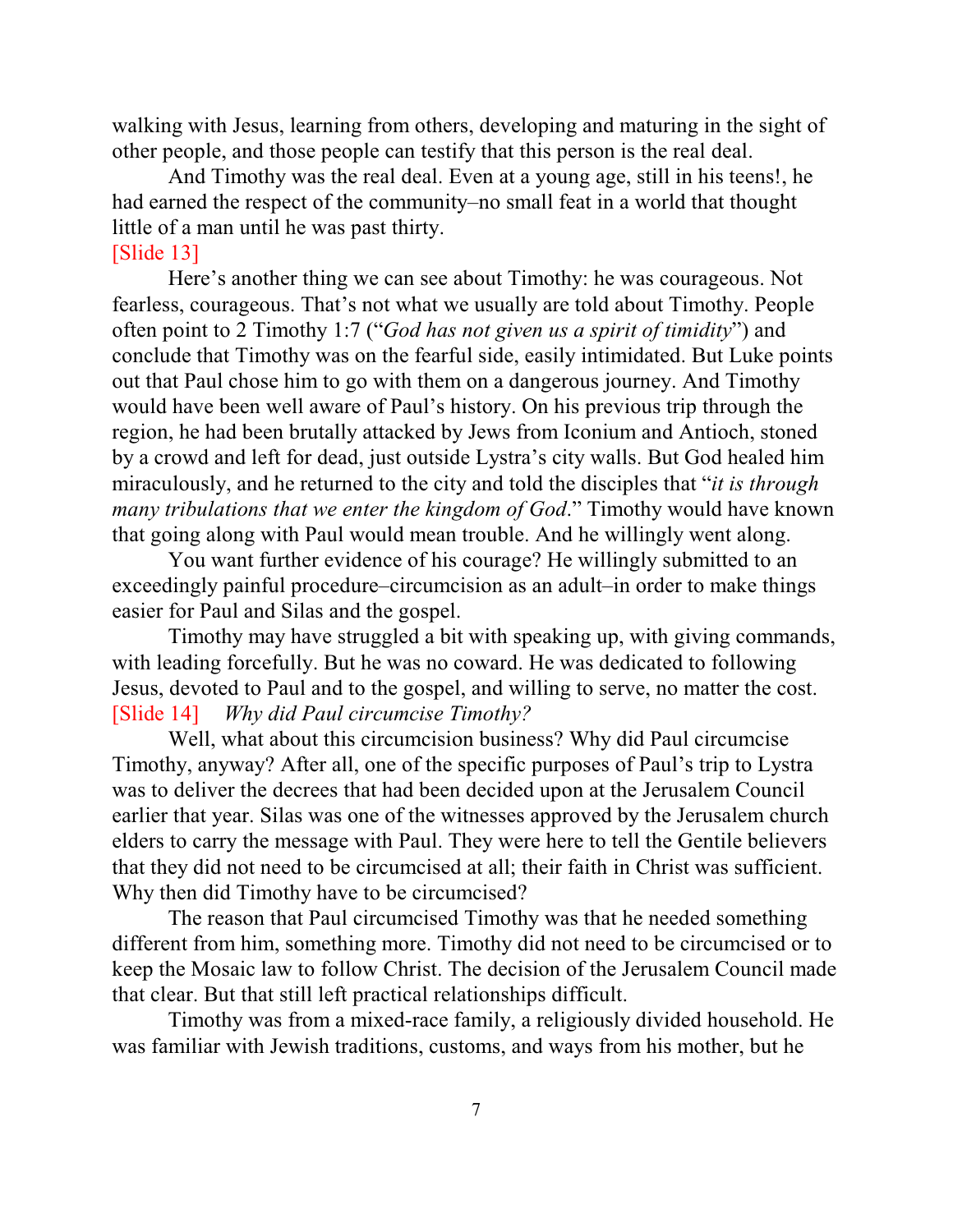identified as a Greek with his father. In many ways, he was the perfect person to help Paul model Christian faith and teach the gospel to God-fearers, who could see in him someone to whom they could relate. He was also the perfect person to help Paul demonstrate to the Jewish-Christian community the value of welcoming Gentiles into the faith.

But–if Timothy was going to participate in the discussions of the Scriptures with the Jewish leaders in a city; if he was going to eat with them and mingle with them, sleep in their homes, interact with them personally; he would have to be given access into the Jewish community. And that would never be granted to an uncircumcised Gentile. To be welcomed, to be given access, allowed to fully participate in reading Torah, discussing the Scriptures, praying in the synagogue together–Timothy would have to be circumcised. [Slide 15]

That Paul carried this out tells us a very important truth about Timothy, and about Paul's estimation of Timothy, and his plan for Timothy. If all Paul needed from Timothy on the journey was someone who could handle menial tasks–cooking, securing lodging, running errands, carrying baggage–Timothy could have done all of that without ever being circumcised. But Paul saw his role on the team as more than simply a gofer, or an attendant. He saw him as someone who could be useful *right now*, someone who could engage with the Jewish community in meaningful dialogue and be accepted within the community. [Slide 16]

It's true that Timothy was still a fairly young convert, still new in his faith, and it's fair to say that he was somewhat unproven, though not completely. He clearly lacked experience and the wisdom that can only come with years. But his reputation with the church indicated some level of competence and spiritual maturity, despite his youth. He also had a strong moral foundation from his upbringing, good familiarity with the Scriptures, personal character, and the demonstrated willingness to serve. Yes, he was young; still just a prospect. But Paul gave the prospect a chance, because he saw something in the prospect that indicated great possibilities in the future.

I'm going to ask Sheri Penny to join me at this point to help me finish this sermon. While she's coming up, let me offer an illustration for you. [Slide 17]

Some of you are aware that I love baseball, and that I am a big Royals fan. This year, the Royals started the season with the #1 prospect in all of Major League Baseball, Bobby Witt, Jr. Bobby had a tremendous spring training; he was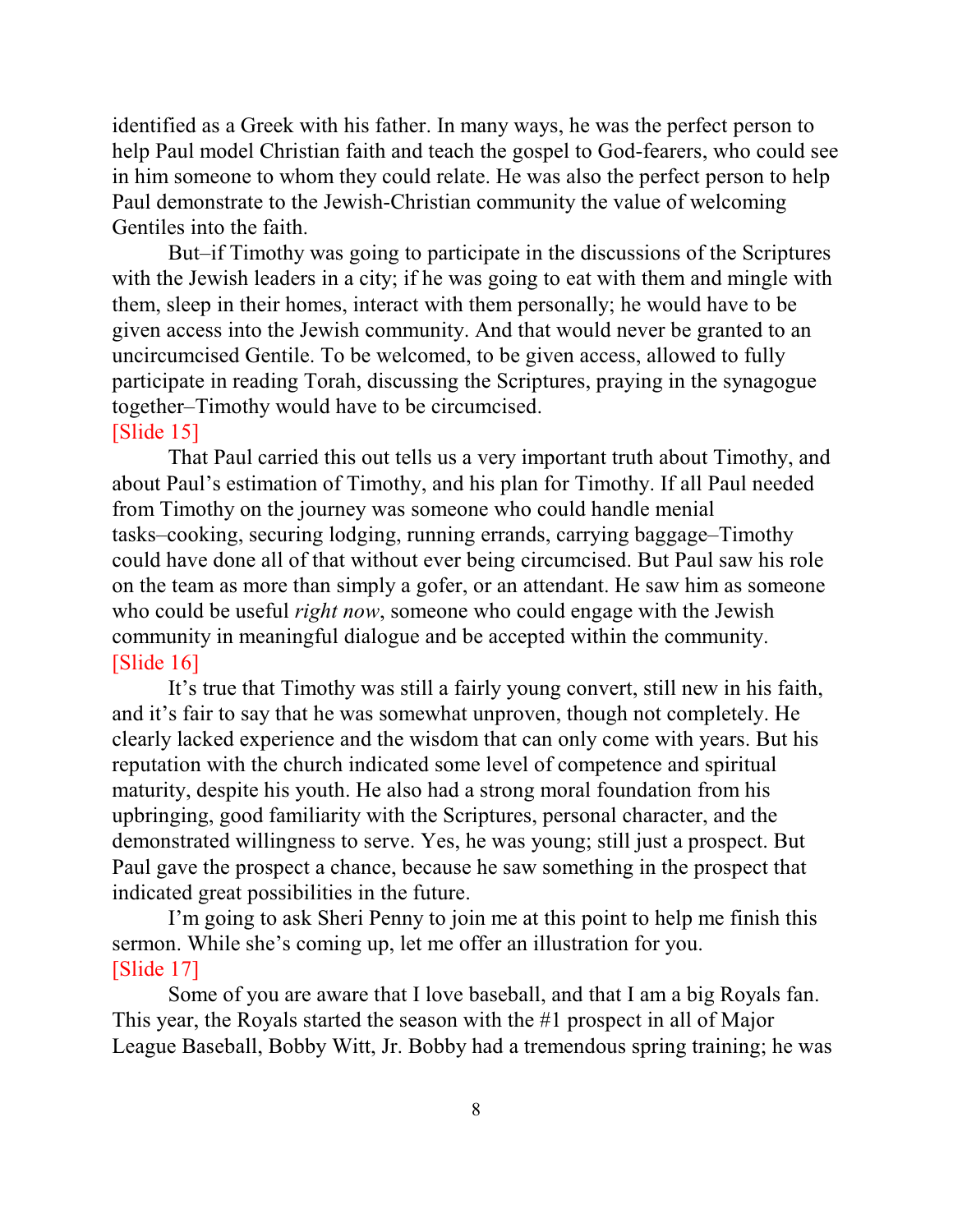hitting the ball like crazy. There was lots of hype for him, and a huge response from fans when the Royals announced that he had made the Major League roster. His first game as a Royal could hardly have gone better. He made a sensational play in the field that made the highlight reel for defensive gems, and he had the game-winning double for his first major league hit, first major league extra-base hit, first major league RBI, and first game-winning RBI.

Since then, he's cooled off a lot at the plate; his batting average is in the terrible range. He's still doing very well in the field, with several phenomenal plays each week, though I noticed that he made his first error on Friday night. The Royals aren't questioning whether they made a mistake bringing him up. They can see his potential, see what is possible. They know that he just needs some more time, more experience at the big league level. They are confident that the young prospect will turn into a great player.

### [Slide 18] *Sheri Penny*

In late spring of 2019, I believe God planted a seed. Pastor Barry was our interim Pastor at the time. When we were interviewing him for the Senior Pastor position, one of the things he asked for was a commitment from the leadership that we grow the church younger. With that commitment made, finding the right young person to add to our staff was on our radar. We began praying and asking for God's guidance in this endeavor.

### [Slide 19] *Barry*

About one year ago, a member of our church told me she had a dream that she thought was meant for me; that is, that God wanted to encourage me. In this dream, God told her that he was doing things beneath the surface, things that could not yet be seen, like the growth of the root system of a tree that would later yield fruit. Since this person was someone whom I regard as sensible, not given to seeing messages from God in every passing cloud, I took her seriously, thanked her, and waited to see what might come.

Then, in October of last year, I heard someone mention that a certain young man whom I had met was considering leaving his current position in ministry to do something different, perhaps to plant a church or something like that. A little 'ping' went off in my spiritual inbox–and I thought, "*I wonder . . .*"

So I invited him to have lunch. He was a bit surprised to receive the invitation, since we were acquainted, but not really well. In the course of our lunch, he began to share with me that for some time, he had been increasingly uncomfortable about his situation at the church where he served, that he felt like God was moving him in a different direction than the church was going, and that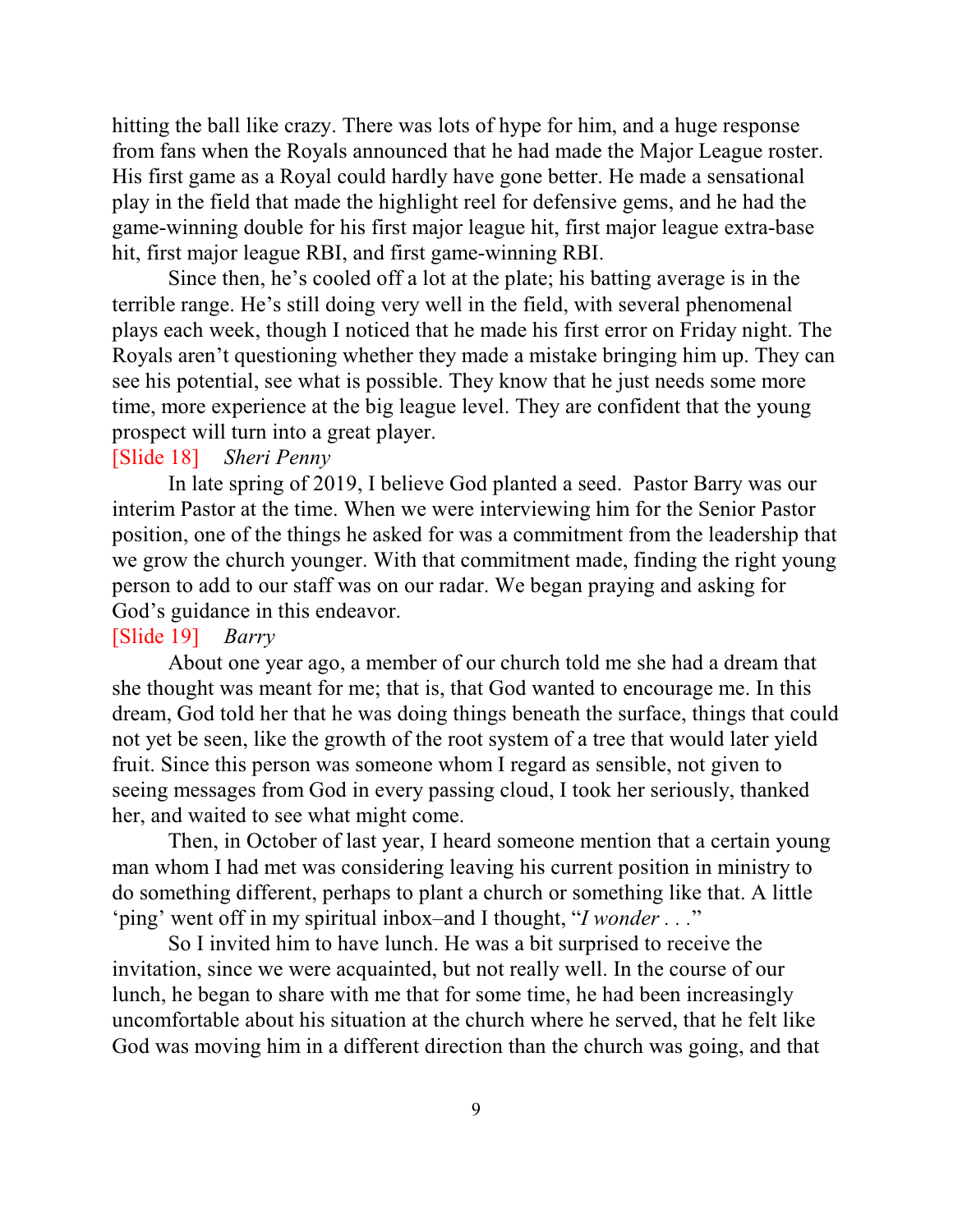he wasn't sure if he still belonged there. He had questions about theology, questions that put him at odds with that church's basic stance. Plus, he was interested in tackling a different area of ministry and there didn't seem to be a place for him to do that in his present situation.

I offered to mentor him, to help him sort through the theological issues and his ministry options. Whatever else was going on, I recognized that here was a young man whom God had called to ministry whom I could help, just as God had led me to do with other young men and women ever since I began doing this thing called ministry. But then I took another step. I took a risk, and asked him to consider coming to First Christian. I laid out some possible options of what that might look like. I told him whatever he decided, I would still be willing to mentor him, but I was offering him a chance for that to happen here.

He was a bit taken aback, as you might well expect. But he thanked me and promised to get back with me, which he did, about a month later, and we talked some more. In January, my wife and I met with him and his wife to talk and pray about what they believed God was saying to them, how he might be leading them, and what they felt was the right decision for their family. They continued to pray and talk together; he and I continued to talk about his theological questions. I left it to him to tell me if he wanted to pursue the possibility of coming to FCC. When he said that he would like to do so, I informed the Personnel Board about what had been happening, and asked them to consider the possibility of making a position for him. That was followed by a joint session with the elders and trustees where I presented the opportunity to them.

## [Slide 20] *Sheri Penny*

Once Pastor Barry came to us with this possibility, the Personnel Board created a job description for the position of Young Adult and Families Pastor. The qualifications for this position include a minimum of 3 years of experience in church-based ministry, an undergraduate degree from an accredited college or university, and a current ministerial license. This position's main concentration will be on the development and oversight of ministry of young adults: both married couples and singles, including KU students. The position's second area of focus will be to assist in the general ministry of the church, to help lead worship services, assist with pastoral visitations, officiate at weddings, funerals, baptisms, dedications and to teach classes. The third area of responsibility for this position is to give oversight, guidance, encouragement and to help the volunteers who lead the children's and youth ministries.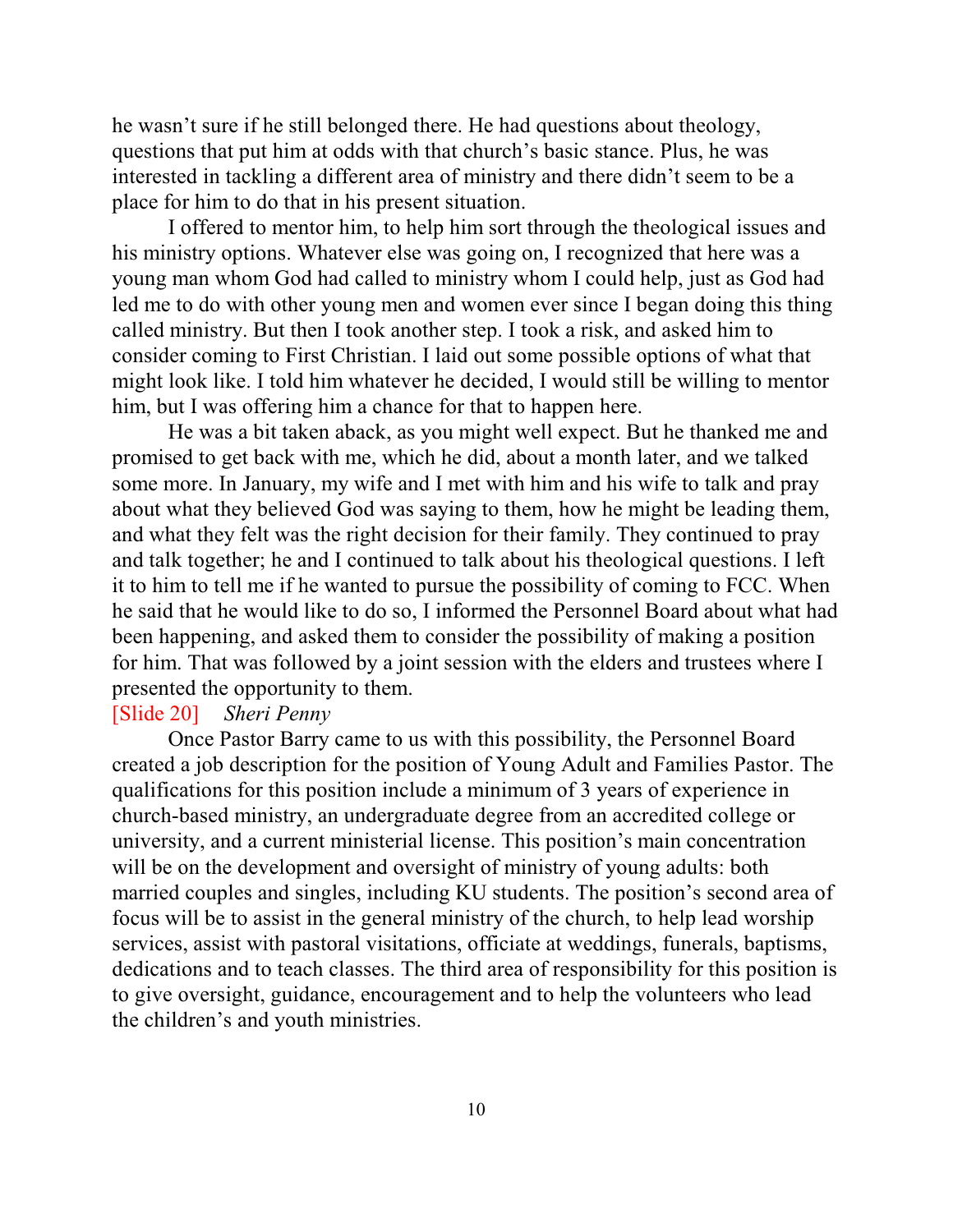This young man was interested in our position and he submitted his resume. He has a secondary education degree from Emporia State University and did his student teaching at Lawrence High School. He held a year-long internship with Young Life's Washington Family Ranch. He served as Student Life Director for a church in Kansas City and is currently the Middle School Coordinator at a church in Lawrence, where he has been for the last 5 years.

He was interviewed several times by the elders, trustees and personnel board. We were all impressed with his spiritual maturity and the depth of his honesty and relatability. We extended him an offer toward the end of March, committing funds from a trustee designated investment account. We anticipate we can fund his salary from this account for two years.

He then spent  $2 - 3$  weeks praying and consulting with his family about accepting the position.

# [Slide 21]

I'm very pleased to announce that Chase Hoag has accepted the position of Young Adult and Families Pastor. Some of you may know Chase or have heard his name. Chase attended FCC with his family as a child and was active in our youth group. He is the son of our past Church Administrator, Lisa Hoag and Chuck Hoag who has passed away. It's special for me to make this announcement, because I've known Chase since he was a baby. Chase's parents, are close friends of my husband and I and our families spent lots time together.

When Pastor Barry first told the Personnel Board about a young man he was meeting with, Pastor Barry was careful about who it was, because of his current position, only telling us that he was married with children and in youth ministry. I immediately thought, could it be Chase Hoag? I asked Pastor Barry where he was currently ministering, but he wouldn't say. So that became my prayer, asking God if he could make that happen. God is so good!! It's become clear that, without knowing it was God's plan, we cultivated and tended to the soil and now the seed has sprouted. I hope you are as excited as I am to see the seed grow!

Because Chase is currently employed and wants to fulfill his responsibilities faithfully, he will be starting this position on August  $1<sup>st</sup>$ .

After the service today, elders will be available to meet one on one to answer any questions you may have. We will also have a formal Q&A session May 1 after church. A formal welcome and reception for Chase and his family is being planned for late June. [Slide 22]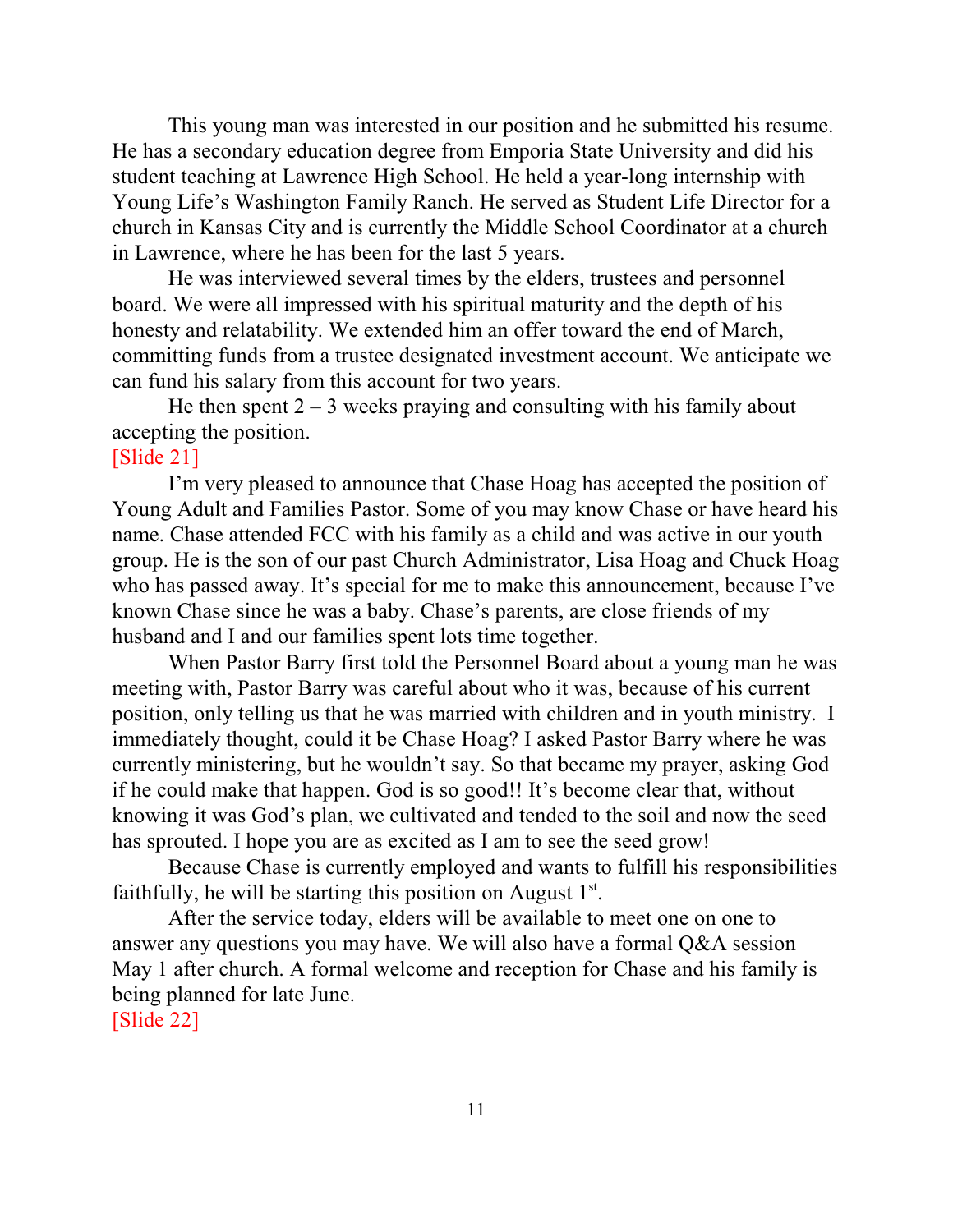Thank you, Sheri. We're excited to make this announcement, and we hope that you will take the opportunity to attend the Q&A next week. But I'd like to return to the biblical Timothy as we close.

Approximately ten to twelve years after Timothy joined Paul on his missionary journey, in the year 60 or 61, Paul wrote a letter from prison to the Philippian church, one of the key churches that he had started on that trip with Timothy and Silas. Each of the three of them had made several trips to Philippi to strengthen the church and help them develop, and the Philippians had become one of Paul's favorite churches.

Paul includes Timothy in his salutation to the church. Even though Paul is the primary author of the letter, he knows that the Philippians remember and value who Timothy is–he wants them to think of Timothy when they read Paul's words to them.

### [Slide 23]

Later in the letter, Paul makes a most startling and revealing admission. He intends to send Timothy to them to help them straighten out some problems. Speaking of Timothy, Paul tells the Philippians, "*I have no one else like him.*"

Think about that! "*I have no one else like him.*" No one else who genuinely cares about you like Timothy does. No one else who wants the best for you as much as Timothy does. No one else who is as concerned about your spiritual growth and welfare; who shares Paul's pastoral concern for the church; who intimately understands the gospel and Paul's teaching as much and as well as Timothy does.

## [Slide 24]

Paul goes even further–he appeals to the Philippians' own recollection of Timothy. They know of his proven worth; they themselves can testify of his value, of his usefulness, of his competency as someone who could present the gospel and who modeled it in his life, because they had seen him do so when he first arrived with Paul and Silas. They had watched Timothy faithfully serve Paul, just like a son would serve his father, as they had labored together in the preaching and teaching of the gospel and establishing the church in Philippi. And now, ten years or so later, they themselves knew that Timothy exemplified the very ideal of sacrificial love and service that had been shown to us in Jesus Christ. [Slide 25]

As we think about our church–where we are today, and where we are going–we are a bit like the situation that faced the apostle Paul when he came to Lystra. We have the opportunity to reach many with the gospel. True, there are